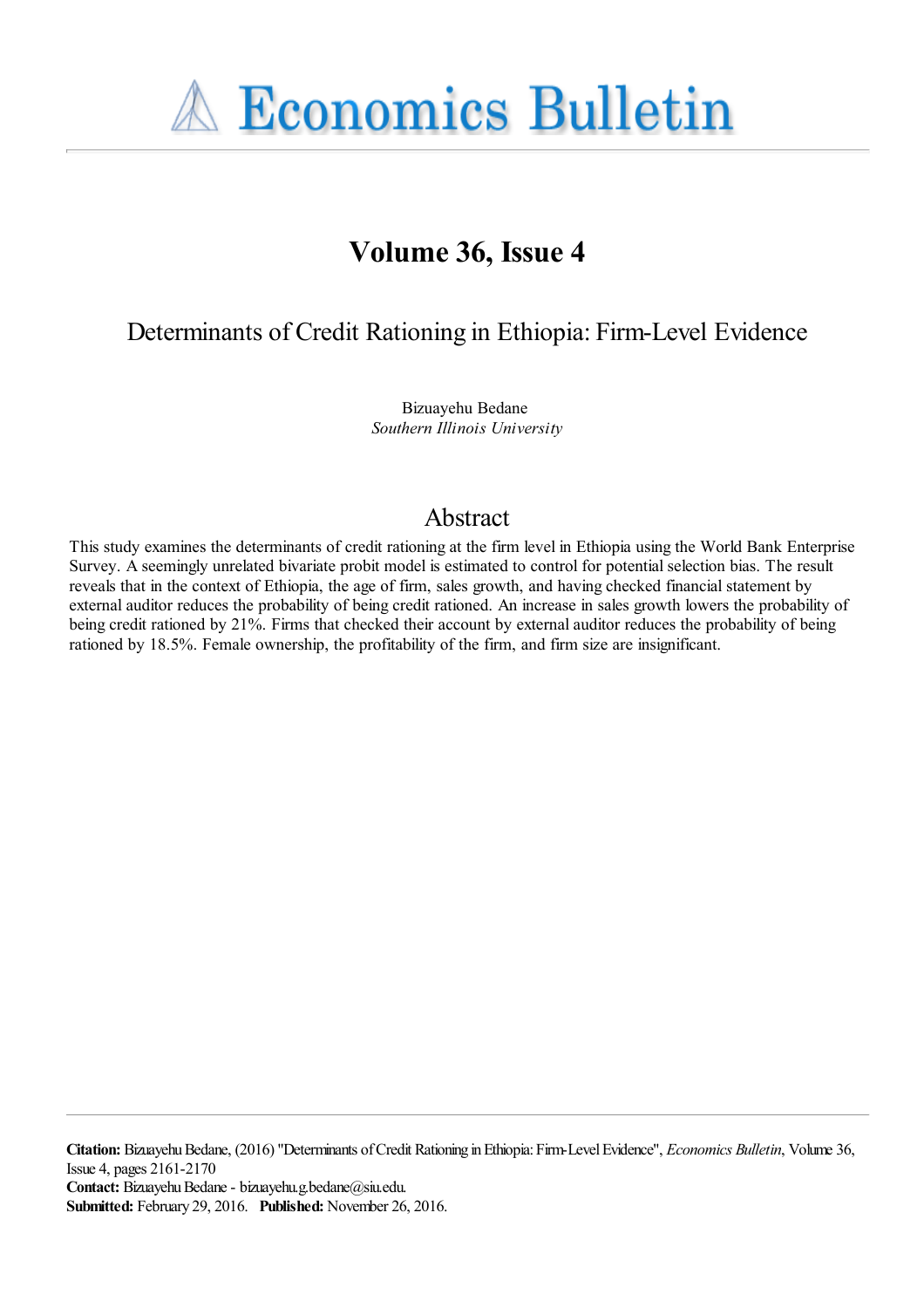#### **1. Introduction**

 One of the main reasons for credit rationing is information asymmetry. Due to information asymmetry, lenders are unable and/or costly to identify bad and good borrowers. Moreover, it is also costly to monitor the loan. This implies lenders do not lend money even if borrowers are willing to pay higher interest rate. According to Stiglitz and Weiss (1981), credit rationing is where among identical loan applicants some loan applicants receive a loan and others do not or where lenders approve smaller loan amounts than borrowers requested.

 Moreover, Levenson and Willard (2000) argue credit rationing includes discouraged potential borrowers. Discouraged potential borrowers are individuals who do not apply for a loan due to fear of rejection or high collateral. Thus, population estimates of credit rationing must adjust for the presence of discouraged borrowers.

 Previous studies examined different aspects of credit rationing**.** For instance, Drakos and Giannakopoulos (2011) examined the determinants of credit rationing using a firm-level data for 26 transition economies and find that credit rationing depends on firm size, profitability, sales growth, ownership type, legal status, sectoral heterogeneity, and the country-specific level of domestic credit. Kjenstada, E. et al (2014) constructed a synthesized model to study credit rationing by loan size and found credit rationing is related with agency cost and increased loan size.

Mijid, N., and Bernasek, A. (2013) examined the gender aspect of credit rationing and finds higher loan denial rates and lower loan application rates among women compared with men. Whereas, Majid(2015) examined type one credit rationing, where borrowers receive a small loan than they requested, and found that women business owners are not likely to be type one rationed.

 Levenson and Willard (2000) investigate credit rationing for small business in the US. Their study finds that a maximum of 6.36 percent of firms was credit rationed in the U.S. in 1987–88; two-thirds of these, 4.22 percent of the total, were discouraged from applying by their expectations of denial. Moreover, constrained firms are smaller, younger, and more likely to be owned by their founders than those firms that successfully applied for external finance. Kremp and Sevestre (2013) argues that despite the stronger standards used by banks when granting credit, French SMEs do not appear to have been strongly affected by credit rationing since 2008. Ali and Deininger (2012) shows that credit rationing is the result of risk related factors in rural areas in Ethiopia.

 The main purpose of this study is to examine the determinants of credit rationing at the firm level in Ethiopia. The Ethiopian enterprise survey which is collected by The World Banks is used. In this study, firms are credit rationed if their loan application is rejected and firms do not apply for a loan due to fear of rejection. Based on this, from a total of 644 firms, 313 firms are credit rationed.

 In such kind of studies, one of the estimation issues is selection bias. To control for selection bias a seemingly unrelated bivariate probit model is estimated. This model is appropriate when the dependent variable of both the first and the second equation is binary. The appropriateness of the model is tested using the likelihood ratio test and the test rejects the null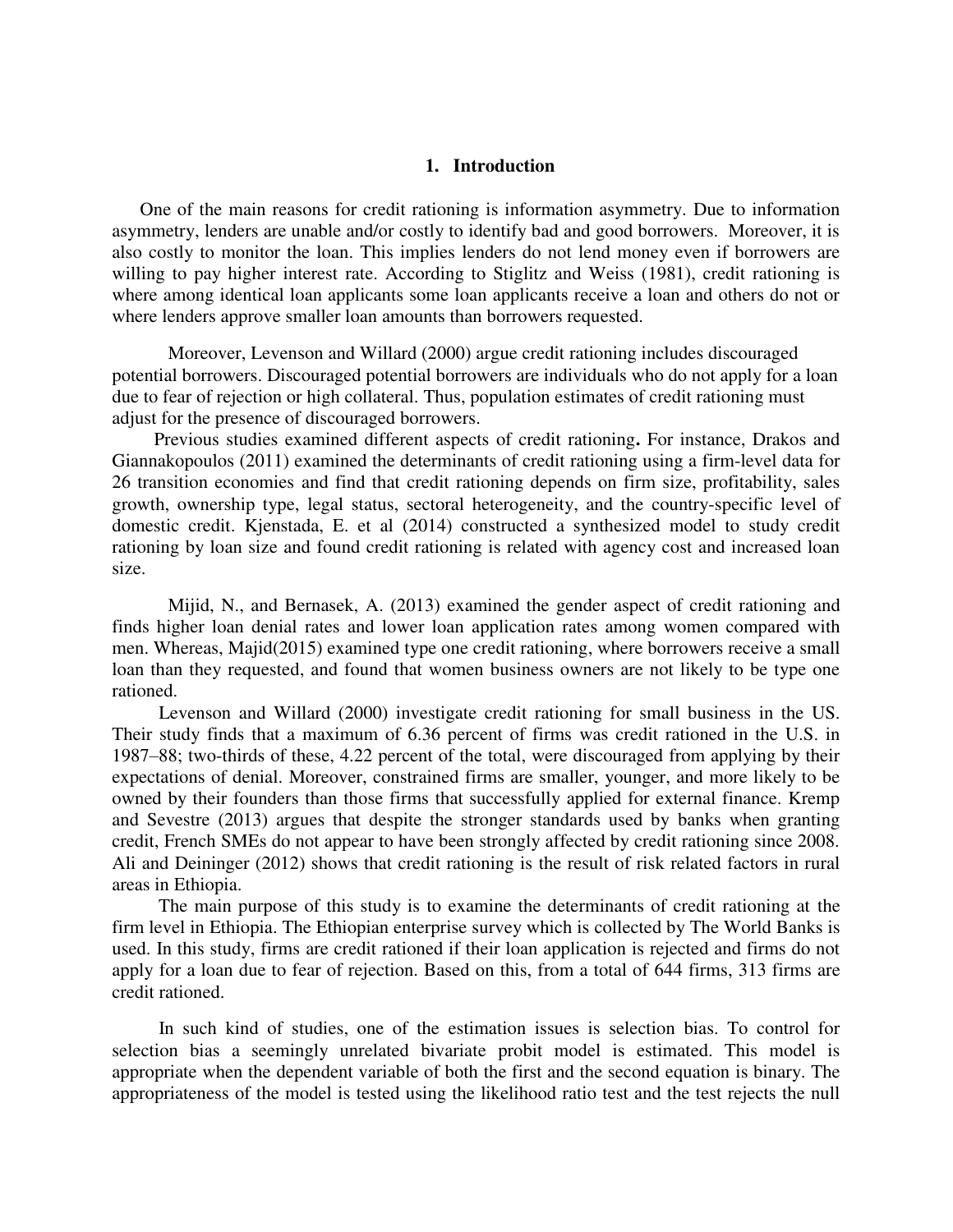hypothesis. A study of this nature that uses a data from a developing country and a unique estimation technique that controls for selection bias enable us to better understand credit rationing at the firm level in the developing world. As far as we know this study is the first of its kind in the context of Ethiopia.

 Most firms (72%) are located in the capital, Addis Ababa. 85% of the firms are owned by Africans; out of this 95.5% of the firms are owned by Ethiopians. Only 12% of the firms are run by a female manager. From the total firms, 46.6% are small size followed by the medium size firms (32%).

 The estimated result from the bivariate probit model uncovers older firms, firms with increased sales growth, and firms that have checked their financial statement by the external auditor are less likely to be credit rationed. An increase in sales growth lowers the probability of being credit rationed by 20%. Firms that checked their account by external auditor reduces the probability of being rationed by 18.6%. Firm size, the profitability of the firm, and female ownership do not affect the probability of being credit rationed.

#### **2. Methodology and Data Description**

#### **2.1. Data Source and Description**

 This study used a data from the World Bank Enterprise Survey that is collected in 2011 in Ethiopia. There are 644 firms interviewed. The data includes information on infrastructure and service, sales and supplies, the degree of competition, finance, and Labor. Most firms (72%) are located in the capital, Addis Ababa. 85% of the firms are owned by Africans; out of this 95.5% of the firms are owned by Ethiopians.

 Table 1 shows the summary statistics. As we can see from the table, 50% of the firms are credit rationed and 84% of the firms from the total sample do not take a loan. Only 19% of the firms do not have profit. 71.8%, 92.4% of the firms have checked their account by the external auditor and have a bank account, respectively. The average age of a firm is 11.9 years but the standard deviation is high. 69% of the firms have an increase in sales over three year's period.

 Only 12% of the firms are run by a female manager. From the total firms, 46.6% are small size followed by medium size (32%). Moreover, 32% of the firms have an internet connection, on average 90.5% of working capital is financed from internal funds or retained earnings while only 0.8% of working capital is financed by credit.

 The dominant industry that firms engaged in Ethiopia is manufacturing (52.8%) followed by retail and wholesale (31.8%). In terms of legal status, 62.4% of the firms are owned by single owner followed by the limited partnership (12%). 49.5% of the managers of the firms have a graduate degree.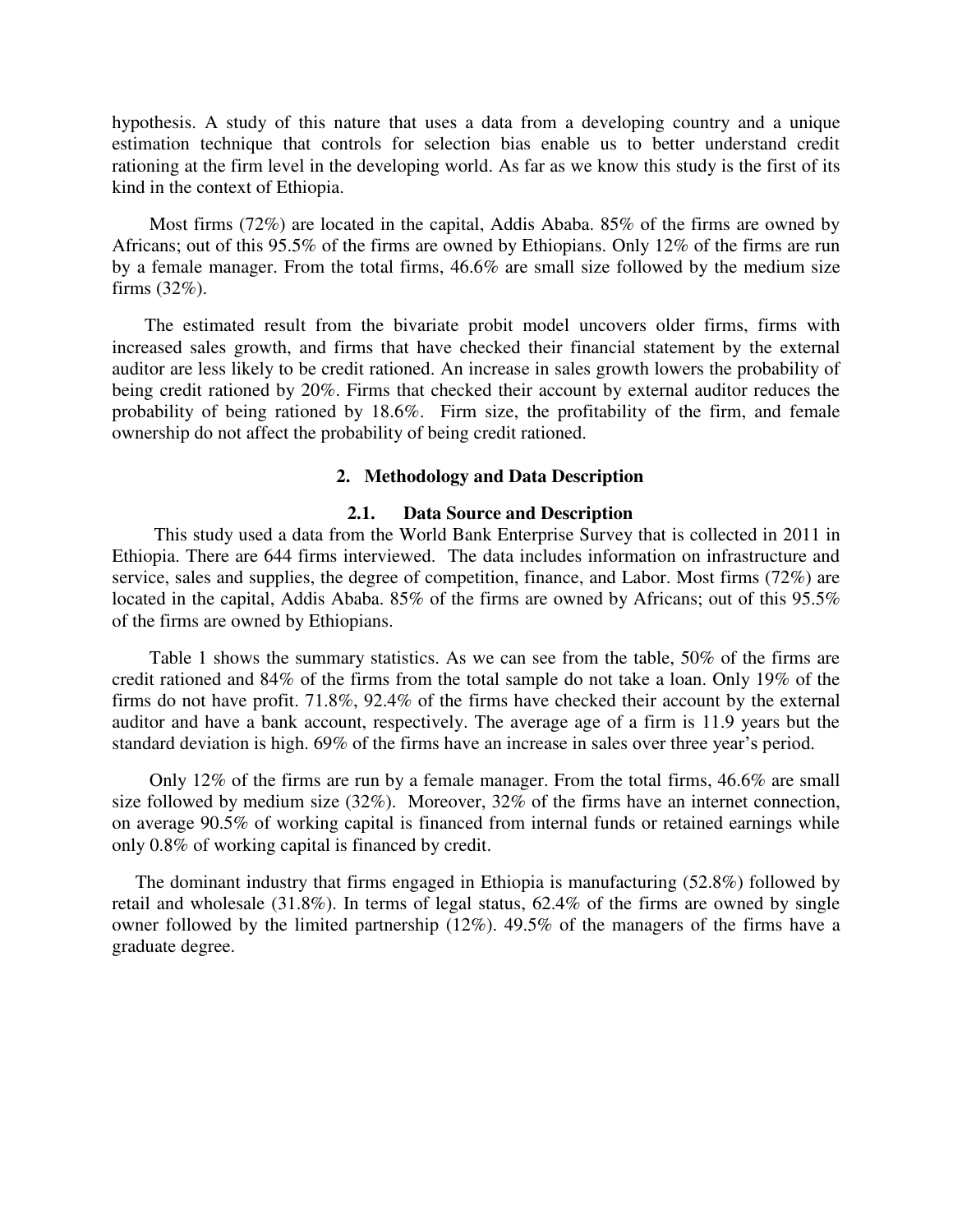## 3. **Table 1: Summary Statistics**

| <b>Variables</b>                           | <b>Mean</b> | Sd     |  |  |
|--------------------------------------------|-------------|--------|--|--|
| credit rationed                            | 0.502       | 0.500  |  |  |
| No loan                                    | 0.844       | 0.363  |  |  |
| No profit                                  | 0.194       | 0.396  |  |  |
| Audit                                      | 0.718       | 0.450  |  |  |
| Bank account                               | 0.924       | 0.266  |  |  |
| Age                                        | 11.901      | 10.798 |  |  |
| Sales increase                             | 0.693       | 0.462  |  |  |
| Female manager                             | 0.121       | 0.327  |  |  |
| Small                                      | 0.466       | 0.499  |  |  |
| Large                                      | 0.214       | 0.411  |  |  |
| Medium                                     | 0.320       | 0.467  |  |  |
| Internet                                   | 0.323       | 0.468  |  |  |
| Cash                                       | 90.517      | 21.551 |  |  |
| Trade credit                               | 0.835       | 5.836  |  |  |
| Domestic sale                              | 93.961      | 21.024 |  |  |
| <b>Industry Dummy</b>                      |             |        |  |  |
| Manufacturing                              | 0.528       | 0.500  |  |  |
| Construction                               | 0.031       | 0.174  |  |  |
| Transport                                  | 0.033       | 0.178  |  |  |
| Hotel /restaurant                          | 0.045       | 0.208  |  |  |
| Retail and wholesale                       | 0.318       | 0.466  |  |  |
| IT and Repair                              | 0.045       | 0.207  |  |  |
| <b>Legal Status Dummy</b>                  |             |        |  |  |
| Shareholding                               | 0.020       | 0.141  |  |  |
| Shareholding private                       | 0.045       | 0.208  |  |  |
| Partnership                                | 0.043       | 0.204  |  |  |
| Limited partnership                        | 0.129       | 0.335  |  |  |
| Sole proprietorship                        | 0.624       | 0.485  |  |  |
| Other                                      | 0.005       | 0.068  |  |  |
| <b>Manger's Educational Level Dummy</b>    |             |        |  |  |
| No education                               | 0.008       | 0.088  |  |  |
| Primary                                    | 0.025       | 0.156  |  |  |
| Secondary                                  | 0.158       | 0.365  |  |  |
| Vocational                                 | 0.104       | 0.306  |  |  |
| Some University                            | 0.205       | 0.404  |  |  |
| Graduate                                   | 0.495       | 0.500  |  |  |
| Source: World Bank Enterprise Survey, 2011 |             |        |  |  |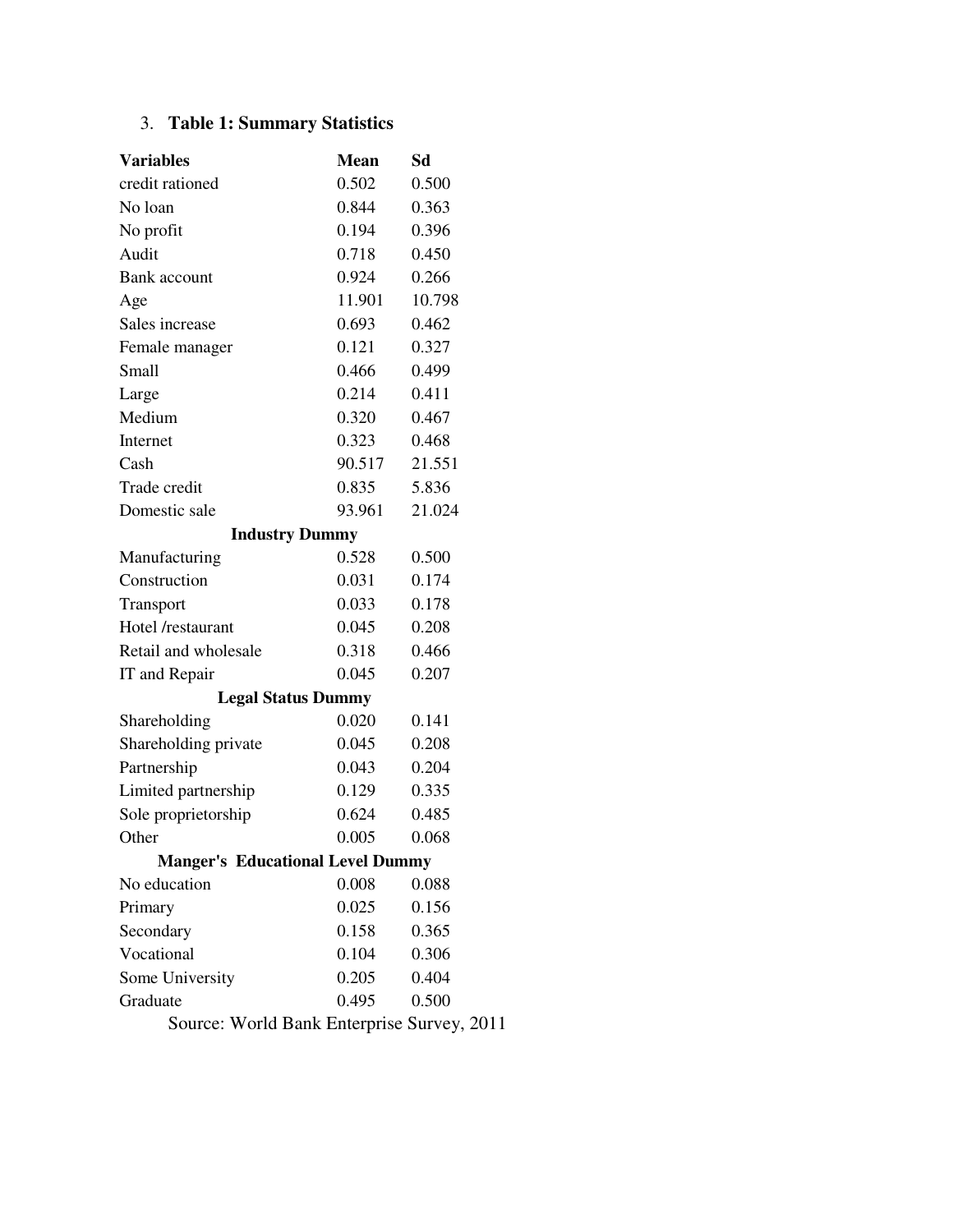#### **3.1. Variable Description**

 In an effort to create a dependent variable for loan demand function firms are classified into two based on their response to the question "Establishment has a line of credit or loan from a financial institution." If the firm owner says yes it is categorized as loan and if they say no as no loan. Then No loan (NL) is NLi=1 if the firm does not take a loan, 0=otherwise.

 Based on the literature, credit rationed firms can be categorized in two ways. The first is based on their response to the reason for not applying for a loan. The second is based on the outcome of their application.

 First, the firms are asked whether they apply for a loan or not. Those firms that do not apply for a loan are asked the following question. "What was the main reason why this establishment did not apply for any line of credit or loan?" The respondents choose one of the following reasons.

i) No need for a loan ii) Application procedures were complex iii) Interest rates were not favorable iv) Collateral requirements were too high v) Size of loan and maturity were insufficient vi) Did not think it would be approved vii) Other

 Firms that respond to no need for loan are considered as not credit rationed. The rest of the firms are categorized as credit rationed. This constitutes the discouraged potential borrowers. The Second classification of firms is based on the outcome of their loan application. Respondents were asked "Referring only to this most recent application for a line of credit or loan, what was the outcome of that application?" and they choose among the following options, i) Application was approved ii) Application was rejected iii) Application still in process. A firm is credit rationed if the loan application is rejected.

So, credit rationed firms are a combination of firms with rejected application plus discouraged potential borrowers. Out of 644 firms, 148(23%) applied for a loan and only 87(59%) of them have their application approved. Moreover, from 476 of the firms that do not apply for loan 224 do not need a loan. The rest need a loan but do not apply for a different reason. When we aggregate the two, 313 firms are credit rationed. Then a firm is credit rationed if  $R_i=1$ , where the firm does not take loan and firm does need a loan but loan application is rejected or does not apply for loan due to fear of rejection, 0= otherwise

 Based on economic theory and previous studies key determinants of credit rationing include profitability and sales growth, firm size, firm age, the gender of major owner and gender of the manager of the firm, use of external auditor, and bank relationship represented by the availability of saving and checking account.

We expect that the probability of a firm being rationed is lower for older firms. Lenders can have enough information about the firm's track record. It is also an indicator of strength and quality of the firm. Firm size also matters. Large firms have less probability of being credit rationed in the sense that large firm's risk of failure is less.

 Firms with higher sales growth and profitability are also less likely to be credit rationed. Firms that use external auditor have a lower probability of being rationed, where using external auditor is an indicator of financial transparency. Good and established relationships of a firm with a bank help the lenders to get information about their borrowing history and are less likely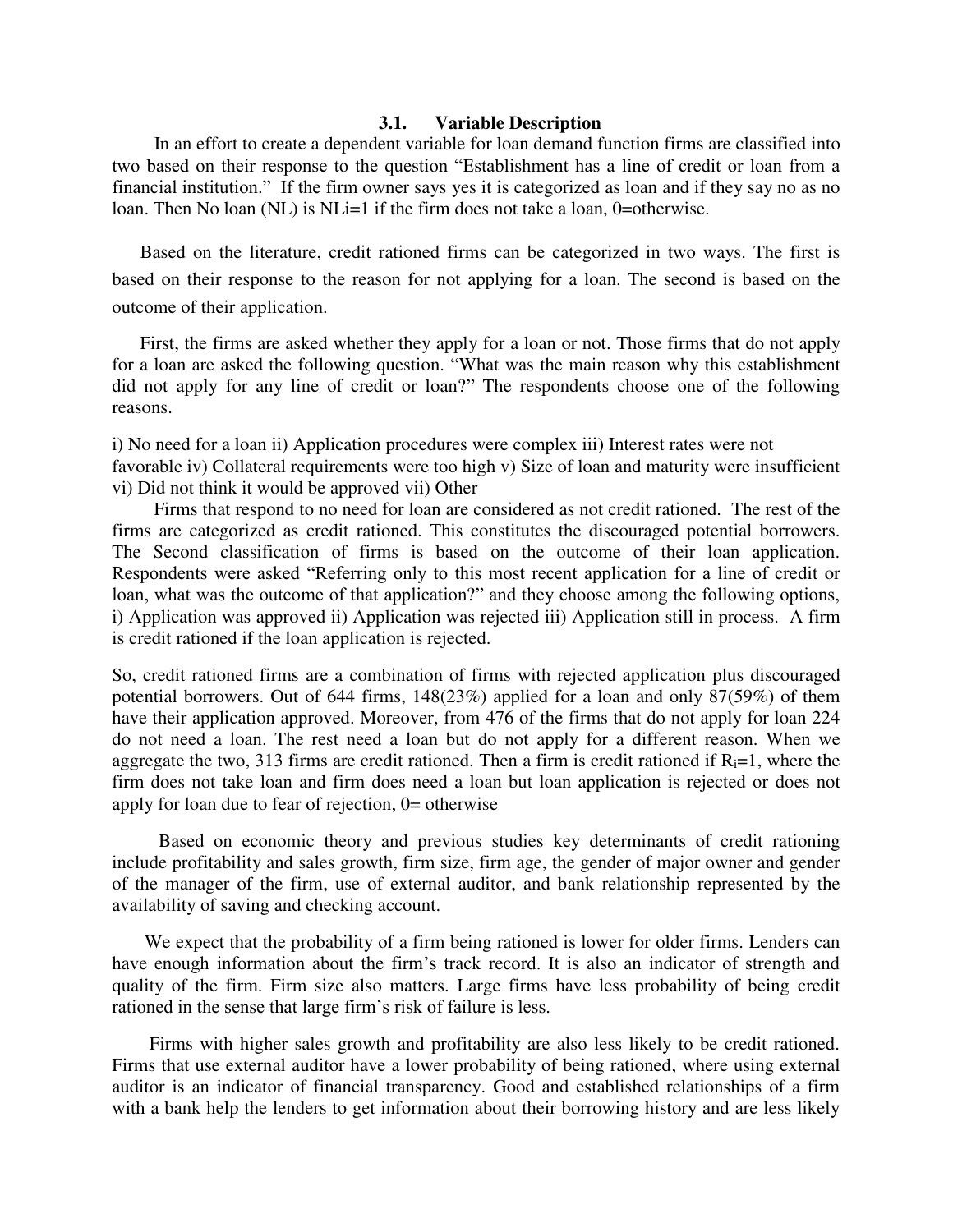to be credit rationed. The gender of the owner and manager of the firm is expected to affect the amount of loan and loan approval rate.

 Other Control variables are also included to control for unobserved heterogeneity in credit rationing mechanism. These variables include the educational level of the firm's manager, working capital trade credit, working capital cash, sectoral dummies, the legal status of the firm, and internet use by the firm.

#### **3.2. Econometrics Model**

 From the definition of credit rationing, in this study, we can see that firms are observed if they do not take out a loan. This implies that there is a potential selection bias since the sample is not drawn randomly from the population. This results in a correlation of the errors of the two seeming unrelated equations. Given the selection bias, if we estimate the two equations separately the estimated results will be biased and inconsistent. The right model for a two equation with a binary dependent variable is bivariate probit model. According to Greene (2011), to check whether bivariate probit model is the right model or not we need to conduct a likelihood ratio test. If the test rejects the null hypothesis bivariate model is the appropriate model.

 For this study, the first equation is the credit rationing equation (where 1= a firm is credit rationed, 0=otherwise) as a function of different firm-level characteristics. The second equation is the loan demand equation where the dependent variable is 1 if the firm does not take a loan, 0 otherwise. The model is specified following Greene (2011) and Drakos and Giannakopoulos (2011).

Where  $\rho = \text{cov}(\varepsilon_1, \varepsilon_2)$ ,  $x_i$ 's are the explanatory variables.  $(R, x_i)$  *observed only* where  $NL = 1$  $NL^* = x_1 \beta_1 + \varepsilon_1$   $NL = 1$  if  $NL^* \leq 0, 0$  otherwise  $R^* = x_2 \beta_2 + \varepsilon_2$ ,  $R = 1$  if  $R^* > 0$ , 0 otherwise  $\frac{1}{2}$  |  $x_1, x_2$  $0 \rangle$  (1)  $|x_1, x_2| \square || \square |$ ,  $0$   $\left/$   $\rho$  1 *<sup>x</sup> <sup>x</sup>*  $\begin{pmatrix} \varepsilon_1 & \varepsilon_2 \ \varepsilon_2 & \varepsilon_3 \end{pmatrix} \Box \begin{pmatrix} 0 \ 0 \end{pmatrix}, \begin{pmatrix} 1 & \rho \ \rho & 1 \end{pmatrix}$ 

Based on the equations above the log-likelihood function to be maximized is given as follows

$$
LogL = \prod_{N=1, R=1} \Phi(x_1 \beta_1, x_2 \beta_2, \rho) \prod_{N=1, R=0} \Phi(x_1 \beta_1, x_2 \beta_2, \rho) \prod_{N=0} \phi(x_2 \beta_2)
$$

Where  $\Phi(.)$  is the bivariate normal cumulative probability,  $\phi(.)$  is the normal cumulative probability for the no loan equation. The maximum likelihood is maximized with respect to  $\beta_1, \beta_2, \rho$ . The magnitude of the estimates of the bivariate model cannot be directly analyzed. For that, we need to calculate the marginal effects (dy/dx).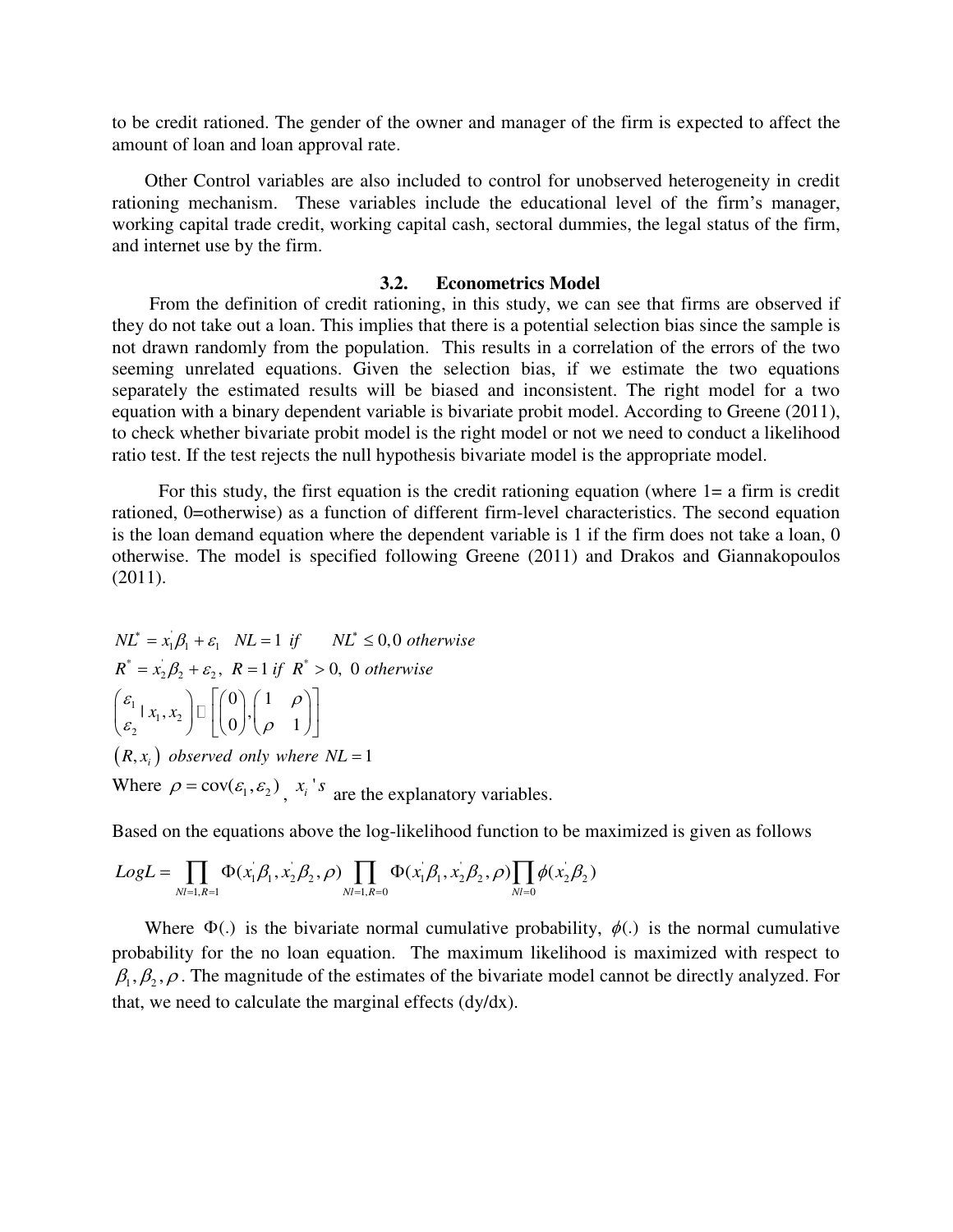#### **4. Results and Discussion**

 The appropriateness of the bivariate probit model is examined by conducting the Likelihood ratio test as suggested by Greene (2011). The LR test result is significant at  $1\%$ implying the null hypothesis of no selection bias is rejected. Moreover, the estimated result for rho is significant supporting the LR test. This means the bivariate probit model is the suitable model for the analysis.

 The next step is estimating the seemingly unrelated bivariate probit model. The marginal effects for the credit rationing equation are calculated because the coefficients of the bivariate probit regression are not directly interpretable. All results are reported in table 2.

 The estimated result reveals that the probability of being credit rationed is lower for firms with higher sales growth. An increase in sales growth lowers the probability of being credit rationed by 20%. This is consistent with the finding by Levenson and Willard (2000) for small firms in the US. Firms that checked their account by external auditor reduces the probability of being rationed by 18.6%. Kirschenmann, K. (2016) argued credit rationing is higher for opaque firms than transparent firms in Bulgaria**.**

Having saving or checking account, which is the proxy for bank relationship, is insignificant. Bank relationship is important in developed nations (see Becchetti et al, 2011). But there is evidence that in underdeveloped banking system like Ethiopia domestic banks have the ability to monitor soft information firms (Detragiache, et al, 2008). Moreover, the banking sector is restricted only for domestic banks in Ethiopia.

 Having no profit does not affect the probability of being credit rationed. Medium firm size also found insignificant. Large firm size is insignificant and negative indicating large firms are less likely to be credit rationed as compared to the base category, small firms. This can be due to the definition of firm size which is based only on the number of employees instead of available capital or other firm attributes. The longer the age of the firm implies the lower the probability of being credit rationed (0.7% lower) which is in line with the finding by Levenson and Willard (2000).

 The gender of the owner of the firm does not affect the probability of credit rationing. The model is estimated using a dummy for female ownership and found negative and insignificant, which is consistent with the finding by Majid (2015). Then, it is replaced by a dummy for the female manager and the result is still negative and insignificant. This suggests that there is no evidence supporting the claim that female owners are credit rationed.

 Other covariates are also used to control for firm heterogeneity. The estimated result turns out positive and significant coefficient for firms with a larger percentage of working capital purchased on credit. However, firms using their own fund for working capital have also a higher probability of being rationed.

 A dummy for legal status is also incorporated. Except the dummy for Shareholding Company with shares traded in the stock market all are insignificant. The coefficient of Shareholding Company with shares traded in the stock market is negative and significant. This means shareholding companies are less likely to be rationed as compared to the base category,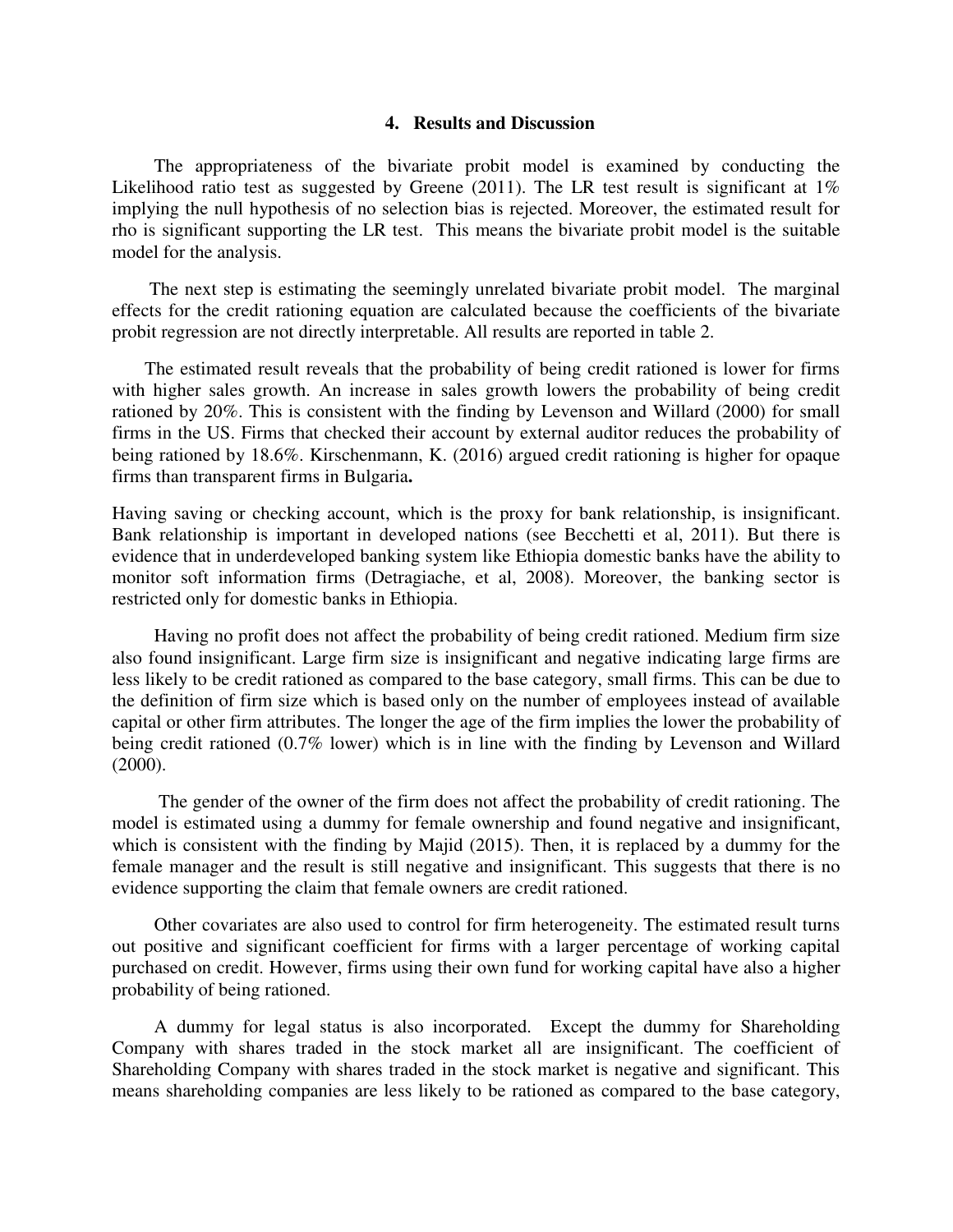other. The dummy for internet connection is significant and negative implying that firms with a high-speed internet connection have a lower probability of being rationed. Internet connection is an indicator of efficient and effective communication with their customers, which is important attribute considered by lenders.

 From the industry dummies, only the dummy for transport is negative and significant. This indicates that firms engaged in the transport sector are less likely to be rationed as compared to the base category IT and repair sector.

 Moreover, the educational status of the manager of the firm is included. Firms managed by managers with some university level education are more likely to be credit rationed as compared to firms managed by managers with a graduate degree.

 Sales increase, industry dummy hotel and restaurant, legal status shareholding with shares traded in the stock market, partnership, limited partnership, percent of working capital cash, percent of working capital credit, and firms with managers with secondary education significantly determine demand for loan.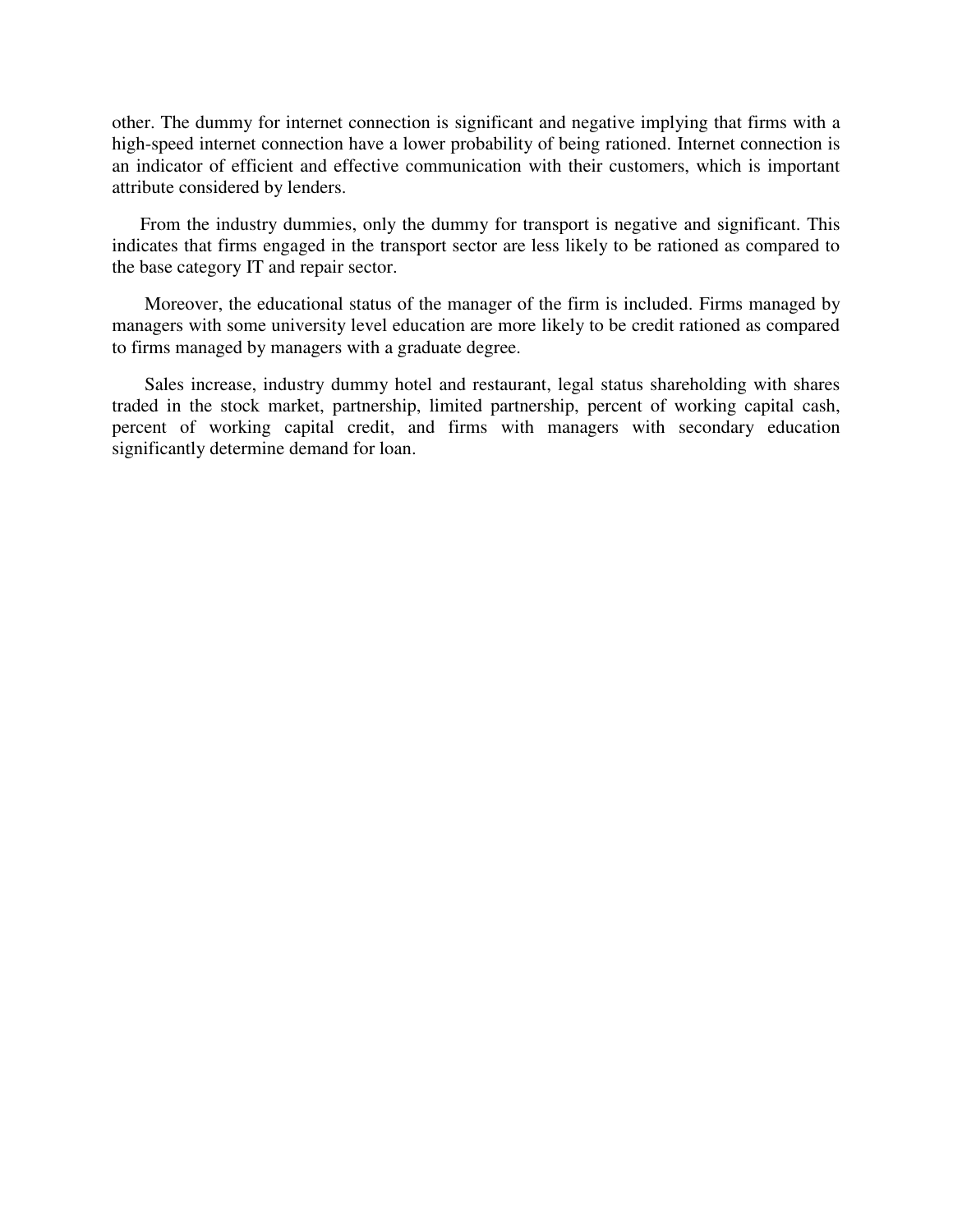|  |  |  | Table 2: Estimated Results for the Bivariate Probit Model |  |  |  |  |  |  |
|--|--|--|-----------------------------------------------------------|--|--|--|--|--|--|
|--|--|--|-----------------------------------------------------------|--|--|--|--|--|--|

|                                                        | <b>Rationed</b> |       | No loan     |       | <b>Marginal Effects</b> |       |
|--------------------------------------------------------|-----------------|-------|-------------|-------|-------------------------|-------|
| Variables                                              | coef            | se    | coef        | se    | coef                    | se    |
| No Profit                                              | $-0.215$        | 0.212 | 0.355       | 0.295 | $-0.038$                | 0.059 |
| Annual financial statement checked by auditor          | $-0.655***$     | 0.180 | $-0.335$    | 0.223 | $-0.186***$             | 0.048 |
| Firm has checking or saving account                    | $-0.159$        | 0.281 | $-0.185$    | 0.391 | $-0.051$                | 0.077 |
| Age of the firm                                        | $-0.025***$     | 0.008 | $-0.009$    | 0.009 | $-0.007**$              | 0.002 |
| Sales growth in the last three years                   | $-0.720***$     | 0.171 | $-0.278$    | 0.197 | $-0.201***$             | 0.045 |
| Female owner                                           | $-0.393$        | 0.262 | $-0.050$    | 0.347 | $-0.105$                | 0.069 |
| Firm size large                                        | $-0.043$        | 0.246 | $-0.389$    | 0.270 | $-0.031$                | 0.068 |
| Firm size medium                                       | 0.119           | 0.179 | 0.047       | 0.230 | 0.033                   | 0.049 |
| Manufacturing                                          | 0.455           | 0.402 | $-0.238$    | 0.424 | 0.106                   | 0.108 |
| Construction                                           | 0.355           | 0.558 | $-0.376$    | 0.530 | 0.073                   | 0.155 |
| Transport                                              | $-1.057*$       | 0.614 | $-0.117$    | 0.531 | $-0.280*$               | 0.164 |
| Hotel and restaurant                                   | 0.270           | 0.520 | $-1.027*$   | 0.550 | $-0.018$                | 0.137 |
| Retail and wholesale                                   | 0.546           | 0.408 | $-0.622$    | 0.420 | 0.110                   | 0.111 |
| Shareholding company with shares traded                | $-4.831***$     | 0.319 | $-1.032$    | 0.720 | $-1.305***$             | 0.115 |
| Shareholding company with non-traded shares            | 0.206           | 0.376 | $-0.207$    | 0.376 | 0.043                   | 0.103 |
| Sole proprietorship                                    | 0.361           | 0.228 | $-0.004$    | 0.286 | 0.094                   | 0.064 |
| Partnership                                            | $-0.301$        | 0.476 | $-1.088***$ | 0.398 | $-0.133$                | 0.126 |
| Limited partnership                                    | 0.410           | 0.305 | $-0.588*$   | 0.333 | 0.076                   | 0.084 |
| Internet                                               | $-0.375**$      | 0.171 | $-0.200$    | 0.209 | $-0.108**$              | 0.047 |
| Working capital financed from internal funds           | $0.008**$       | 0.003 | $0.023***$  | 0.005 | $0.003***$              | 0.001 |
| Working capital purchased on credit                    | $0.036**$       | 0.015 | $0.025*$    | 0.014 | $0.010**$               | 0.004 |
| No education                                           | $-0.275$        | 0.748 | 0.305       | 0.534 | $-0.056$                | 0.206 |
| Primary school                                         | $-0.429$        | 0.382 | $-0.552$    | 0.364 | $-0.139$                | 0.099 |
| Secondary school                                       | 0.184           | 0.212 | $0.649**$   | 0.290 | 0.080                   | 0.059 |
| Vocational training                                    | 0.233           | 0.303 | 0.061       | 0.326 | 0.064                   | 0.084 |
| Some university                                        | $0.454**$       | 0.220 | 0.182       | 0.274 | $0.127**$               | 0.062 |
| Constant                                               | $-0.054$        | 0.640 | 0.207       | 0.768 |                         |       |
| Rho                                                    | $0.470***$      | 0.130 |             |       |                         |       |
| log likelihood                                         | $-311.401$      |       |             |       |                         |       |
| Number of observations                                 | 365             |       |             |       |                         |       |
| LR test (Chi2)<br>note: *** p<0.01, ** p<0.05, * p<0.1 | 13.1391         |       |             |       |                         |       |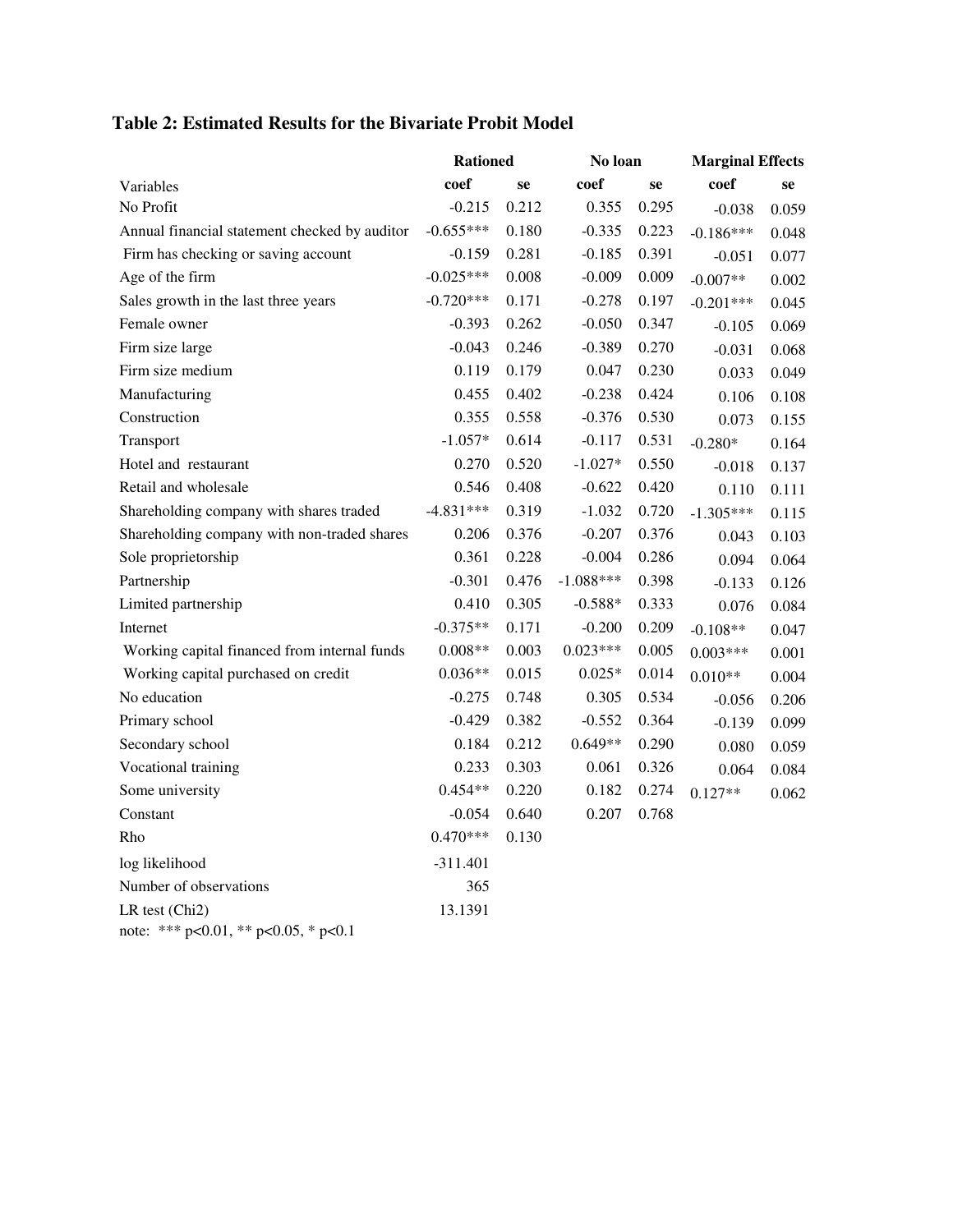#### **5. Conclusion**

 This study used a firm level data from Ethiopia to examine the determinants of credit rationing. In this study, firms are credit rationed if their loan application is rejected or they do not apply for a loan due to fear of rejection. A seemingly unrelated bivariate probit model is used for the analysis. The diagnosis test for the suitability of bivariate probit model rejects the null of no selection bias. This implies that bivariate probit model is the appropriate model.

 The result shows that the probability of being rationed is lower when sales growth is high. Moreover, older firms are less likely to be credit rationed. Firms using an external auditor to check their financial status are less likely to be credit rationed. There is no evidence supporting credit rationing based on gender. The dummy for female owner and female manager is insignificant. Firm size dummy, medium is insignificant and positive while large firm size is insignificant and negative

#### **6. Reference**

Ali, D. A., and Deininger, K. (2012). Causes and implication of credit rationing in rural Ethiopia: the importance of spatial variation, *World Bank Policy Research Working papers 6096*.

Becchetti, L., Garcia, M., and Trovato, G.(2011). Credit rationing and credit view: empirical evidence from an ethical bank in Italy. *Journal of Money, Credit and Banking.*43(6) 1217-1245.

Detragiache,E., Tressel, T., and Gupta, P. (2008). Foreign banks in poor countries: theory and evidence. *The Journal of Finance,* Vol. LXIII (5) 2123-2160.

Drakos, K., and Giannakopoulos, N. (2011). On the determinants of credit rationing: firm level evidence from transition countries. *Journal of International Money and Finance*. (30)1773-1790.

Greene, W. (2011). Econometric Analysis: Prentice Hall.

Jaffee D. and Stiglitz J.(1990).Credit rationing. In Friedman, B. and Hahn, F.(eds) *Handbook of Monetary Economics*. (2) 837-888.

Kirschenmann, K. (2016). Credit rationing in small firm-bank relationships. *Journal of Financial Intermediation*. 26. 68-99.

Kjenstada, C. E, Su, X. and Zhang, L.(2014). Credit rationing by loan size: A synthesized model. *The Quarterly Review of Economics and Finance. (*55) 20–27.

Kremp, E., Sevestre, P.( 2013). Did the crisis induce credit rationing for French SMEs? *Journal of Banking and Finance*. (37) 3757–3772.

Levenson, A. and Willard, K. (2000). Do Firms Get the Financing They Want? Measuring Credit Rationing Experienced by Small Businesses in the U.S. *Small Business Economics*. (14) 83–94.

Mijid, N. (2015). Gender differences in Type 1 credit rationing of Small businesses in the US. *Cogent Economics and Finance* (3)1021553.